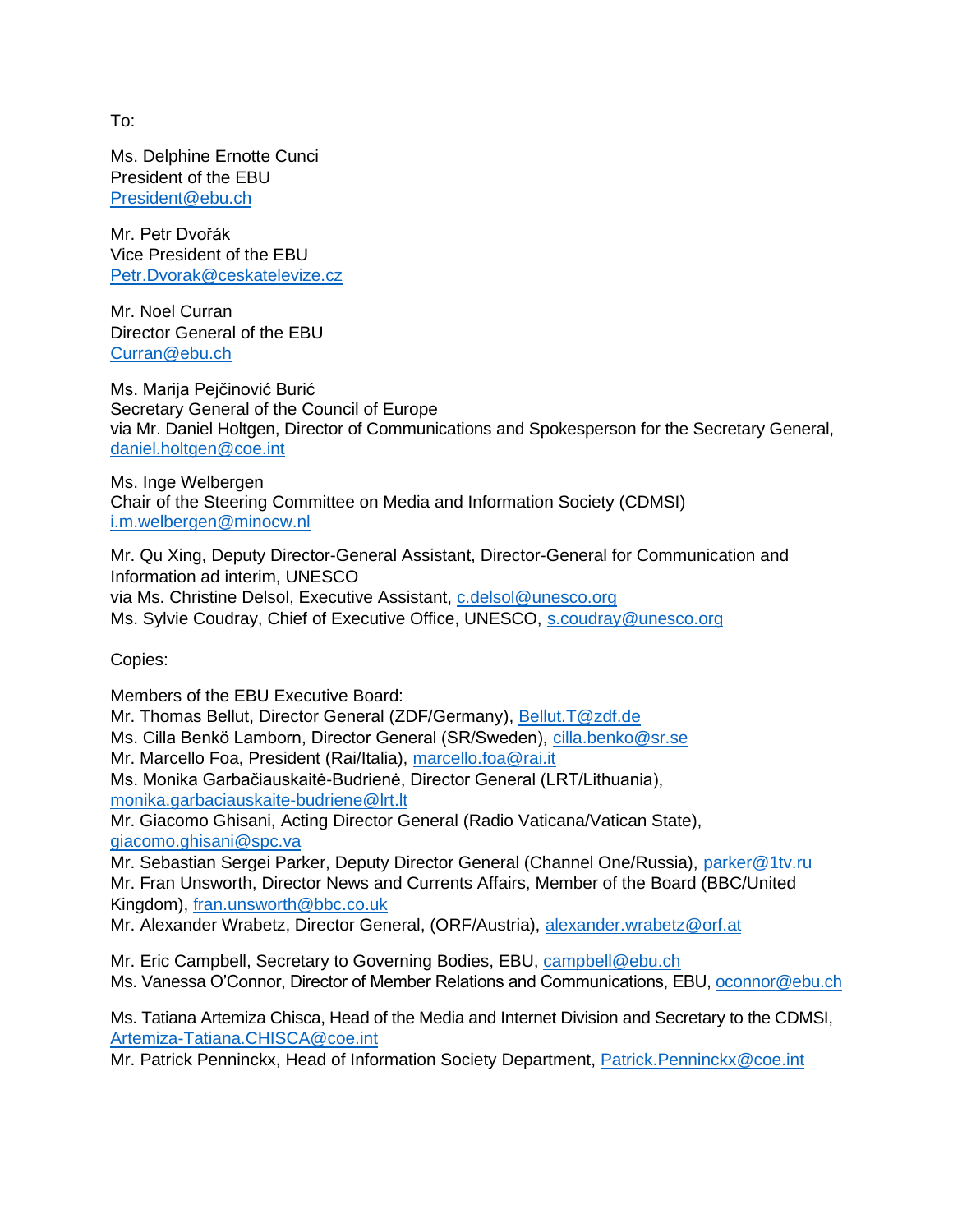## **Statement on Belarus by the Media Council of Lithuania**

Dear Ms. Ernotte Cunci, Mr. Dvořák, Mr. Curran, Ms. Pejčinović Burić, Ms. Welbergen, Mr. Qu, dear members of the EBU Executive Board and colleagues,

We, the Media Council to the Ministry of Culture of the Republic of Lithuania, which consists of media professionals and representatives of journalists' associations and training institutions, see it as vitally important to share with you our deepest concern over the unceasing crackdown on independent media and journalists in Belarus, which reached its peak with the detention of an opposition activist and blogger Raman Pratasevich by the Belarusian authorities during the unprecedented forced landing of a civilian plane heading to Lithuania.

The attack clearly demonstrates the importance of the role of the opposition, or in terms of the media, the importance of another opinion that real democracies must not only respect but also protect as a prerequisite for media pluralism.

We strongly support and welcome the steps already taken by the international media and media freedom defending organisations in demanding the authorities of Belarus to immediately stop attacks on local and foreign journalists and release the detained journalists.

We are calling on organisations to contribute to the international efforts to support threatened individuals and prevent the regime's ability to perpetrate terror against the people and media in Belarus and outside its territory by all possible practical means. For our part, we and the Ministry of Culture of the Republic of Lithuania are ready to help Belarusian journalists facing persecution of the regime.

We are also calling on suspending the membership of Belteleradio company, which has a proven track record of involvement in the violations of human and civil rights in Belarus and providing information support for repressions against journalists and other people, including the recent coverage of the detention of Raman Pratasevich, from the European Broadcasting Union (EBU), and prevent misusing the membership of the EBU for the political ends of the regime.

The proposed actions have to be applied until there are proven evidences demonstrating that the Belarusian authorities comply with their international human rights obligations to refrain from interfering with freedom of the press, to foster an open and safe working environment for journalists.